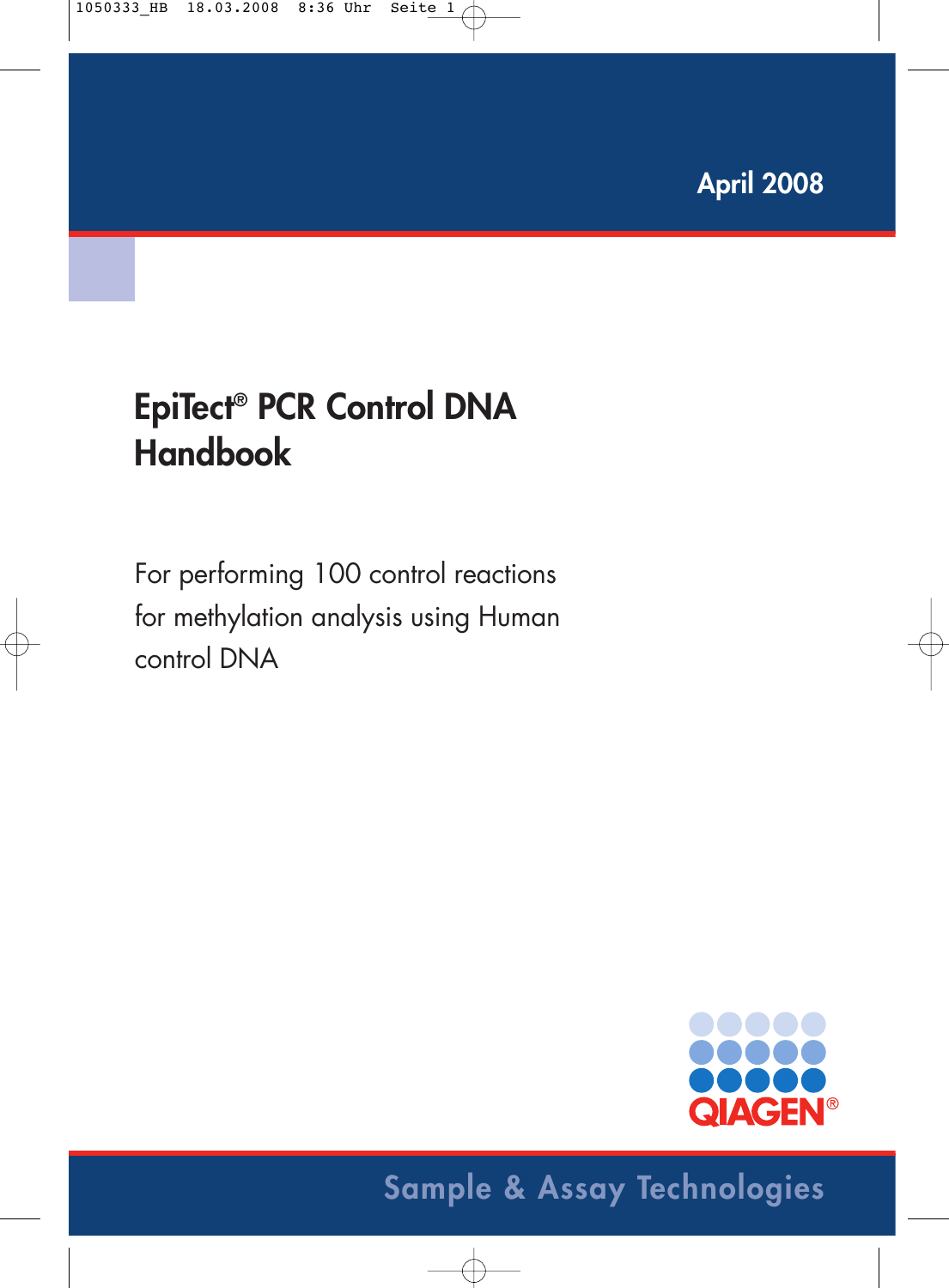### **QIAGEN Sample and Assay Technologies**

QIAGEN is the leading provider of innovative sample and assay technologies, enabling the isolation and detection of contents of any biological sample. Our advanced, high-quality products and services ensure success from sample to result.

#### **QIAGEN sets standards in:**

- Purification of DNA, RNA, and proteins
- Nucleic acid and protein assays
- microRNA research and RNAi
- Automation of sample and assay technologies

Our mission is to enable you to achieve outstanding success and breakthroughs. For more information, visit www.qiagen.com .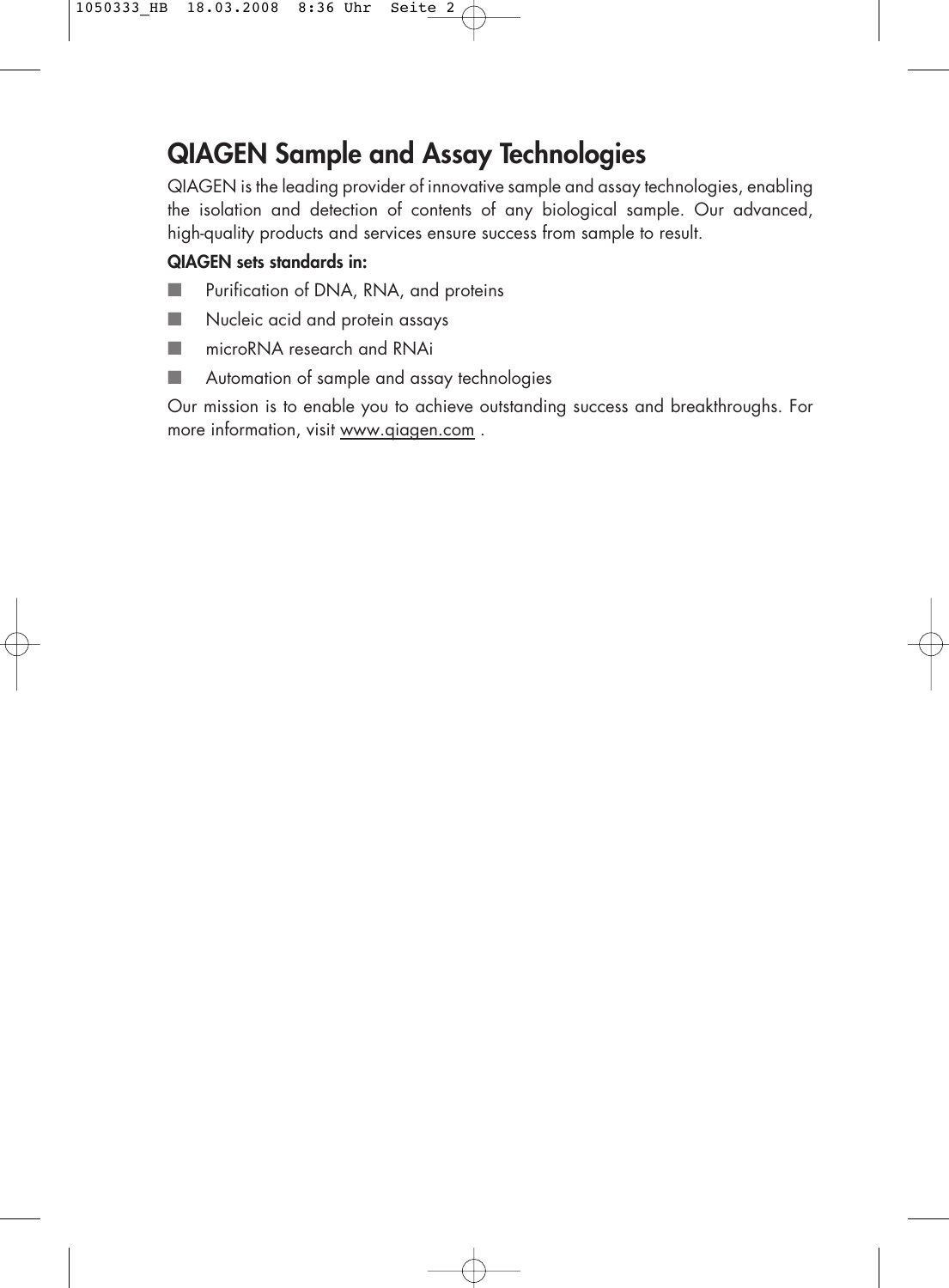### **Contents**

| <b>Kit Contents</b>                                  | 4  |
|------------------------------------------------------|----|
| <b>Shipping and Storage</b>                          | 4  |
| <b>Product Use Limitations</b>                       | 4  |
| <b>Product Warranty and Satisfaction Guarantee</b>   | 5  |
| <b>Technical Assistance</b>                          | 5  |
| <b>Safety Information</b>                            | 6  |
| <b>Quality Control</b>                               | 6  |
| <b>Introduction</b>                                  | 7  |
| <b>Equipment and Reagents to Be Supplied by User</b> | 8  |
| Protocol                                             |    |
| <b>PCR Control DNA Set</b>                           | 9  |
| <b>Troubleshooting Guide</b>                         | 13 |
| <b>Appendix A: Specificity and Reliability</b>       | 14 |
| <b>Ordering Information</b>                          | 15 |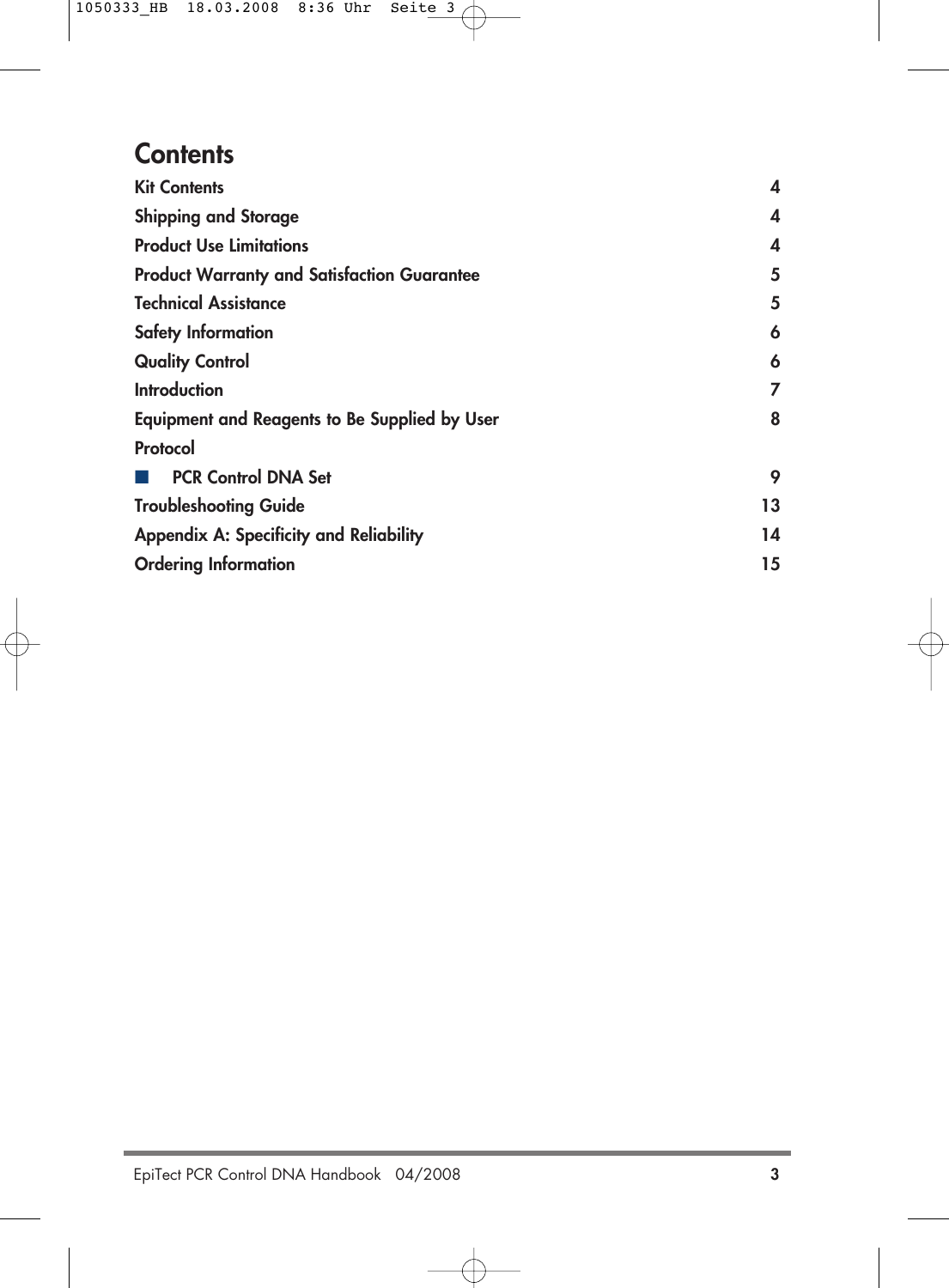### **Kit Contents**

| <b>EpiTect PCR Control DNA Set</b>                                                 | (100)       |
|------------------------------------------------------------------------------------|-------------|
| Catalog no.                                                                        | 59695       |
| Number of preps                                                                    | 100         |
| Methylated human control DNA (bisulfite<br>converted), 10 ng/µl                    | $100$ $\mu$ |
| Unmethylated human control DNA (bisulfite<br>converted), $10 \text{ ng}/\text{pl}$ | $100$ $\mu$ |
| Unmethylated human control DNA, 10 ng/µl                                           | $100$ $\mu$ |
| <b>Handbook</b>                                                                    |             |

## **Shipping and Storage**

The EpiTect PCR Control DNA Set is shipped at room temperature. The kit should be stored immediately upon receipt at –20°C in a constant-temperature freezer. When stored under these conditions and handled correctly, this product can be kept for at least 6 months without showing any reduction in performance.

As with any DNA, repeated freeze-thaw cycles should be avoided as this can lead to degradation of DNA.

### **Product Use Limitations**

The EpiTect PCR Control DNA Set is intended for research use. No claim or representation is intended to provide information for the diagnosis, prevention, or treatment of a disease.

All due care and attention should be exercised in the handling of the products. We recommend all users of QIAGEN products to adhere to the NIH guidelines that have been developed for recombinant DNA experiments, or to other applicable guidelines.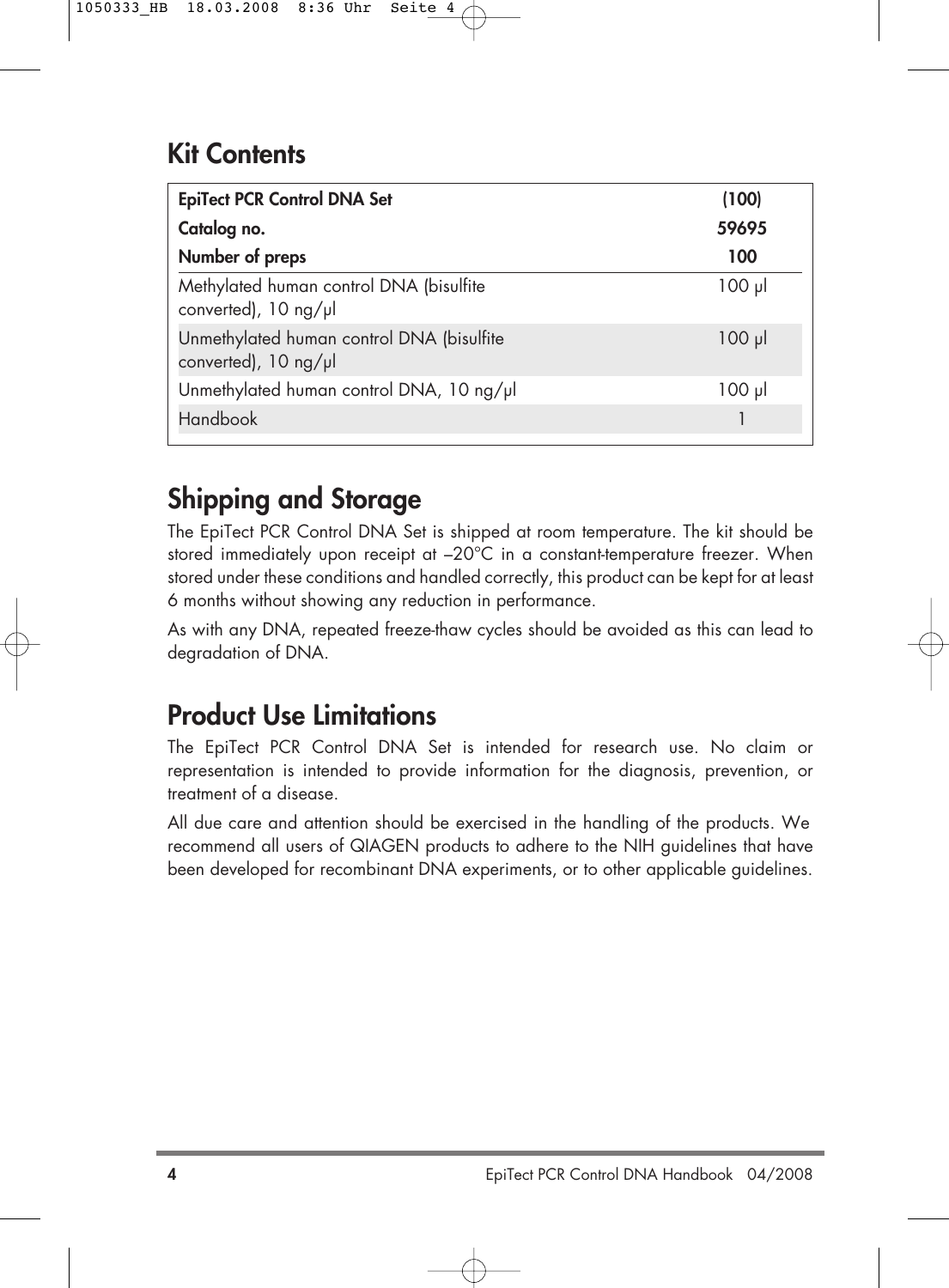### **Product Warranty and Satisfaction Guarantee**

QIAGEN guarantees the performance of all products in the manner described in our product literature. The purchaser must determine the suitability of the product for its particular use. Should any product fail to perform satisfactorily due to any reason other than misuse, QIAGEN will replace it free of charge or refund the purchase price. We reserve the right to change, alter, or modify any product to enhance its performance and design. If a QIAGEN product does not meet your expectations, simply call your local Technical Service Department or distributor. We will credit your account or exchange the product — as you wish. Separate conditions apply to QIAGEN scientific instruments, service products, and to products shipped on dry ice. Please inquire for more information.

A copy of QIAGEN terms and conditions can be obtained on request, and is also provided on the back of our invoices. If you have questions about product specifications or performance, please call QIAGEN Technical Services or your local distributor (see back cover or visit www.qiagen.com ).

### **Technical Assistance**

At QIAGEN, we pride ourselves on the quality and availability of our technical support. Our Technical Service Departments are staffed by experienced scientists with extensive practical and theoretical expertise in sample and assay technologies and the use of QIAGEN products. If you have any questions or experience any difficulties regarding the EpiTect PCR Control DNA Set or QIAGEN products in general, please do not hesitate to contact us.

QIAGEN customers are a major source of information regarding advanced or specialized uses of our products. This information is helpful to other scientists as well as to the researchers at QIAGEN. We therefore encourage you to contact us if you have any suggestions about product performance or new applications and techniques.

For technical assistance and more information, please see our Technical Support Center at www.qiagen.com/Support or call one of the QIAGEN Technical Service Departments or local distributors (see back cover or visit www.qiagen.com ).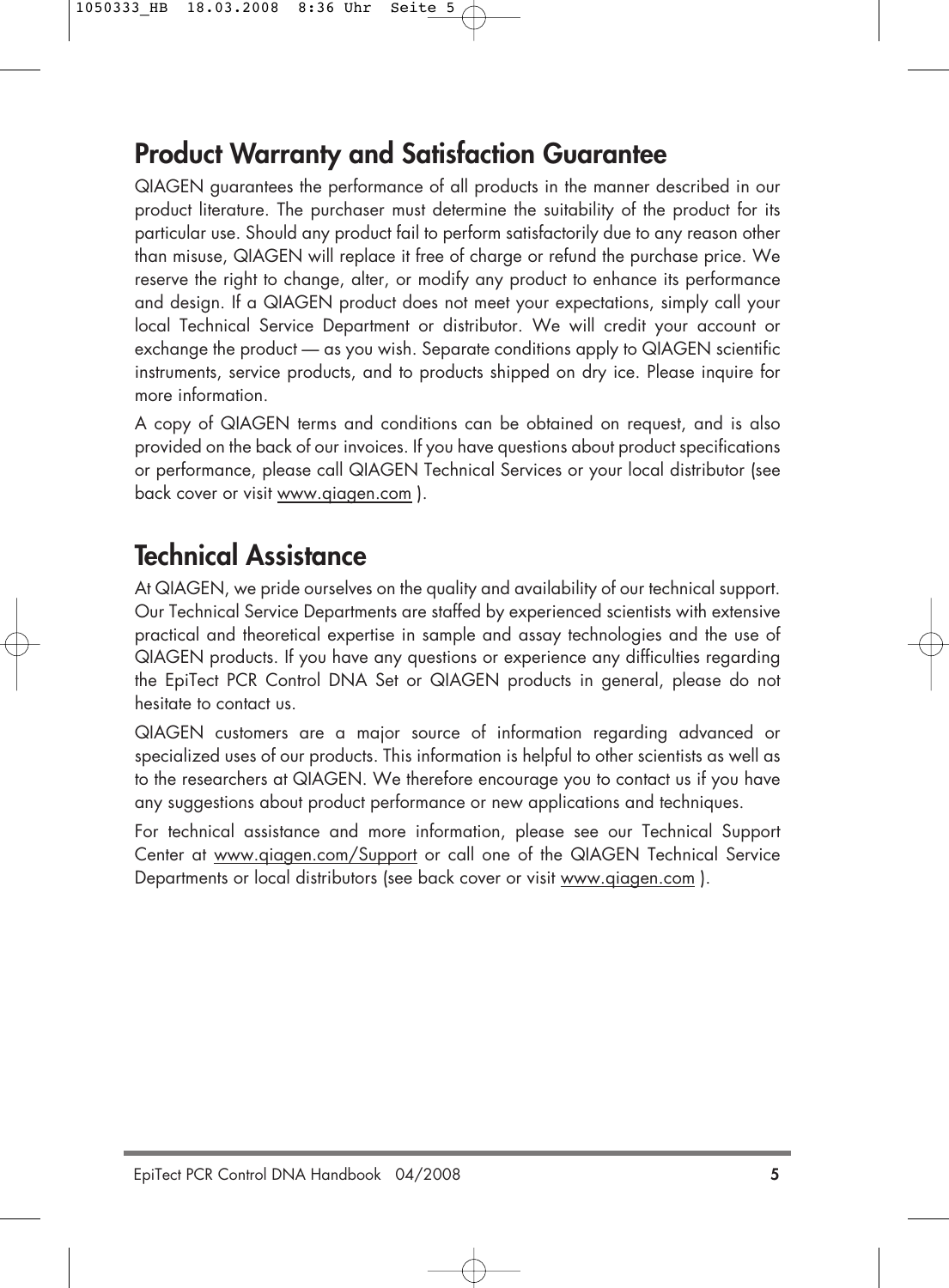### **Safety Information**

When working with chemicals, always wear a suitable lab coat, disposable gloves, and protective goggles. For more information, please consult the appropriate material safety data sheets (MSDSs). These are available online in convenient and compact PDF format at www.qiagen.com/ts/msds.asp where you can find, view, and print the MSDS for each QIAGEN kit and kit component.

### **24-hour emergency information**

Emergency medical information in English, French, and German can be obtained 24 hours a day from:

Poison Information Center Mainz, Germany

Tel: +49-6131-19240

## **Quality Control**

In accordance with QIAGEN's ISO-certified Quality Management System, each lot of EpiTect PCR Control DNA Set is tested against predetermined specifications to ensure consistent product quality.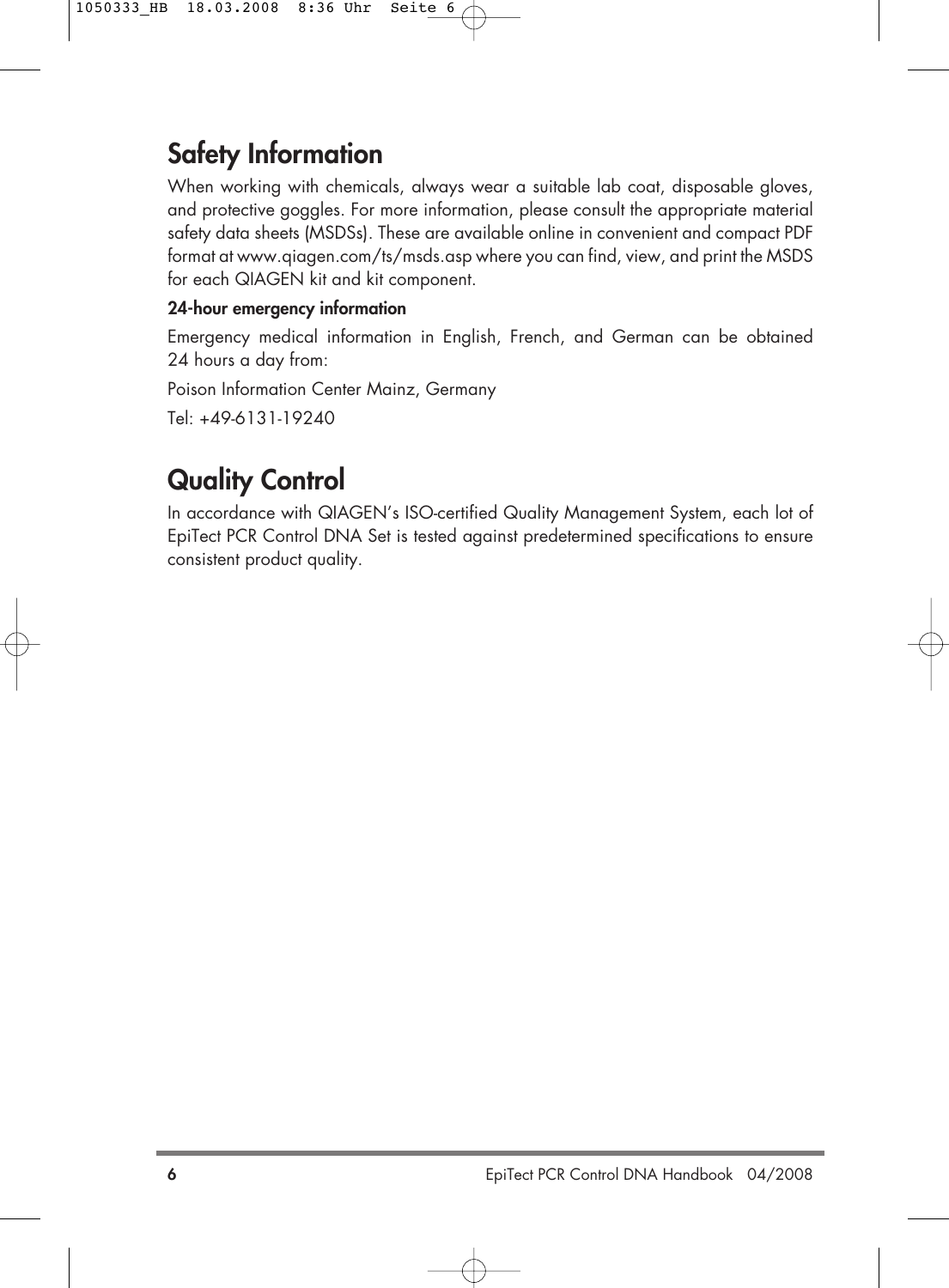### **Introduction**

Control reactions should be performed when undertaking methylation analysis, for example, when performing methylation-specific PCR (MSP), to ensure that the PCR primers are specific for the detection of methylated or unmethylated bisulfite converted DNA.

To perform control reactions, methylated bisulfite converted DNA, unmethylated bisulfite converted DNA, and genomic DNA are required. Each type of DNA should be used to show the specificity of the PCR. For example, the primer specific for methylated DNA will only show a signal for the methylated control DNA (see Table 5). In addition, genomic DNA can be used to determine the bisulfite conversion efficiency of bisulfite reactions.

The EpiTect PCR Control DNA Set consists of three different types of human DNA:

- Amplified human genomic DNA (completely unmethylated)
- Completely unmethylated human genomic DNA bisulfite converted
- Completely methylated human genomic DNA bisulfite converted

Complete in vitro methylation of the control DNA was achieved using SssI methylase. Bisulfite conversion of control DNA was achieved using the EpiTect Bisulfite Kit.

Each control DNA is stored in Buffer EB in a convenient, ready-to-use 10 ng/µl solution.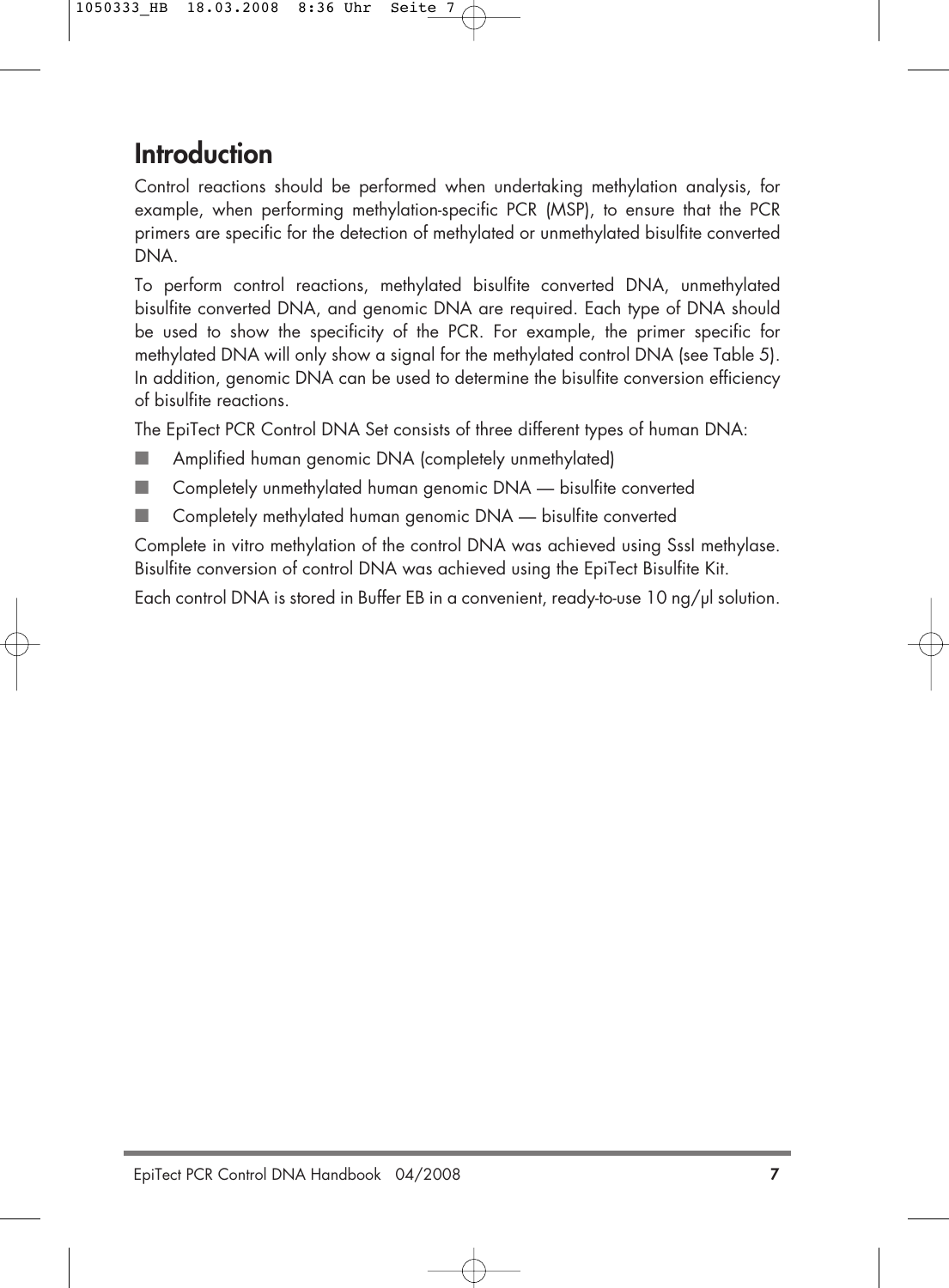### **Equipment and Reagents to Be Supplied by User**

When working with chemicals, always wear a suitable lab coat, disposable gloves, and protective goggles. For more information, consult the appropriate material safety data sheets (MSDSs), available from the product supplier.

- Reaction tubes
- Pipets and pipet tips (aerosol resistant)
- Thermal cycler
- Mineral oil (only if thermal cycler does not have a heated lid)
- Primers should be purchased from an established oligonucleotide manufacturer, such as Operon Biotechnologies ( www.operon.com ). Lyophilized primers should be dissolved in TE to provide a stock solution of 100 µM; concentration should be checked by spectrophotometry. Primer stock solutions should be stored in aliquots at  $-20^{\circ}$ C.
- PCR reagents (e.g., EpiTect MSP Kit)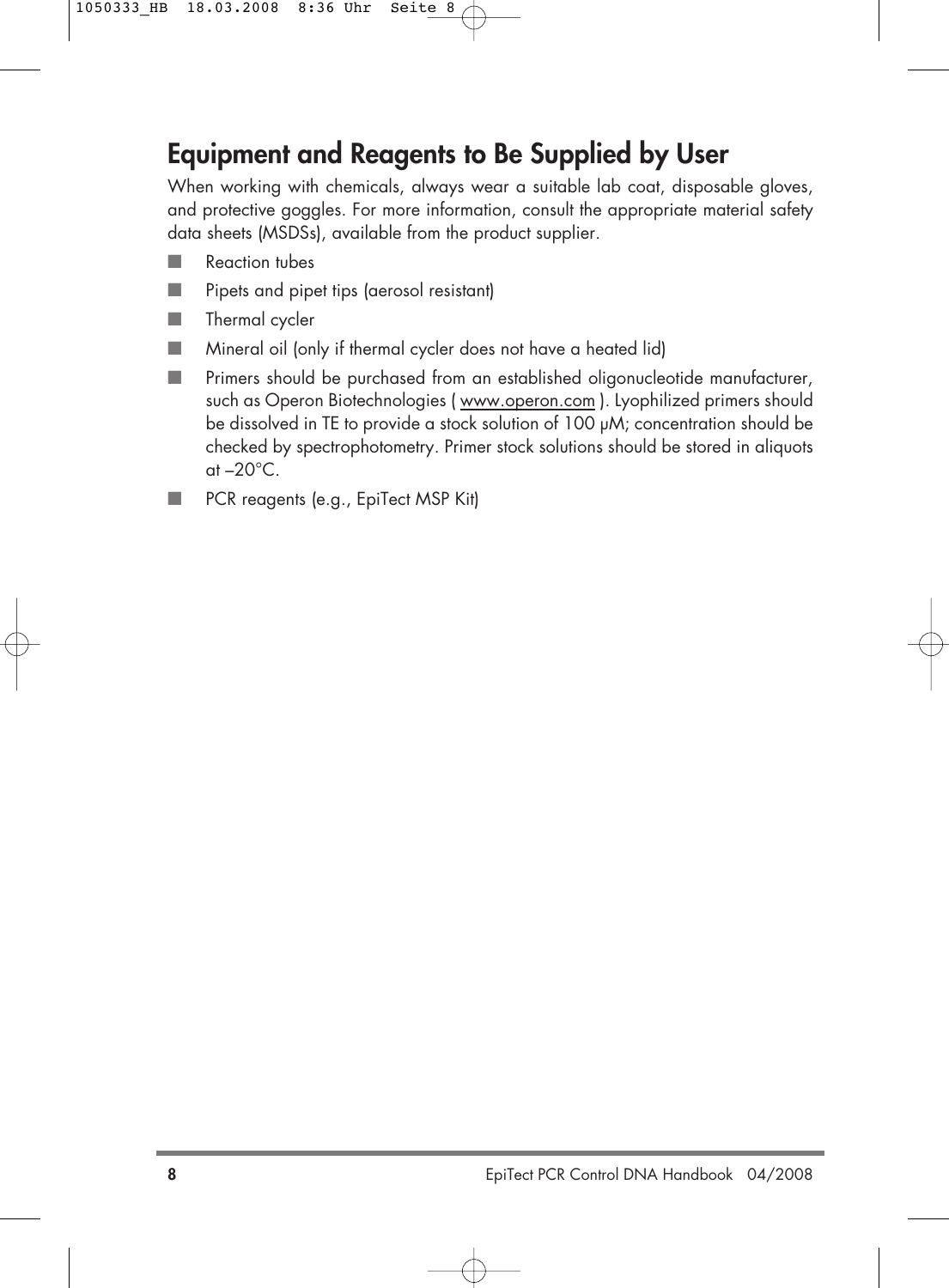### **Protocol: Using the EpiTect PCR Control DNA Set**

#### **Important points before starting**

- Set up all reaction mixtures in an area separate from those used for DNA preparation or PCR product analysis.
- Use disposable tips containing hydrophobic filters to minimize crosscontamination.
- We recommend use of 10 ng template DNA in each PCR
- Control DNA can be diluted in an appropriate buffer (e.g., TE or water). **Note**: This may affect the stability of the DNA during storage.

#### **Procedure**

#### **1. Setup of PCR Control Reactions**

Use 1 µl (10 ng) of each control DNA for every PCR reaction.

We recommend using the EpiTect MSP Kit for highly specific and reliable methylation-specific PCR results.

#### **Table 1. Example Reaction Setup Using EpiTect MSP Master Mix**

| Component                     | Volume/reaction | <b>Final concentration</b> |
|-------------------------------|-----------------|----------------------------|
| <b>EpiTect Master Mix, 2x</b> | $25$ µ          | 1x                         |
| Diluted primer mix            |                 |                            |
| Primer A*                     | variable        | $0.3 - 0.4$ pM             |
| Primer B <sup>*</sup>         | variable        | $0.3 - 0.4$ pM             |
| <b>Template DNA</b>           |                 |                            |
| Template DNA                  | $1 \mu$         | 10 <sub>ng</sub>           |
| RNAse-free water              | variable        |                            |
| <b>Total volume</b>           | 50 <sub>µ</sub> |                            |

**Note**: If smaller or larger reaction volumes are used, adjust the amount of each component accordingly.

\* A final primer concentration of 0.3–0.4 µM is optimal for most applications. However, for individual determination of best concentration, a primer titration from 0.2 µM to 0.5 µM can be performed.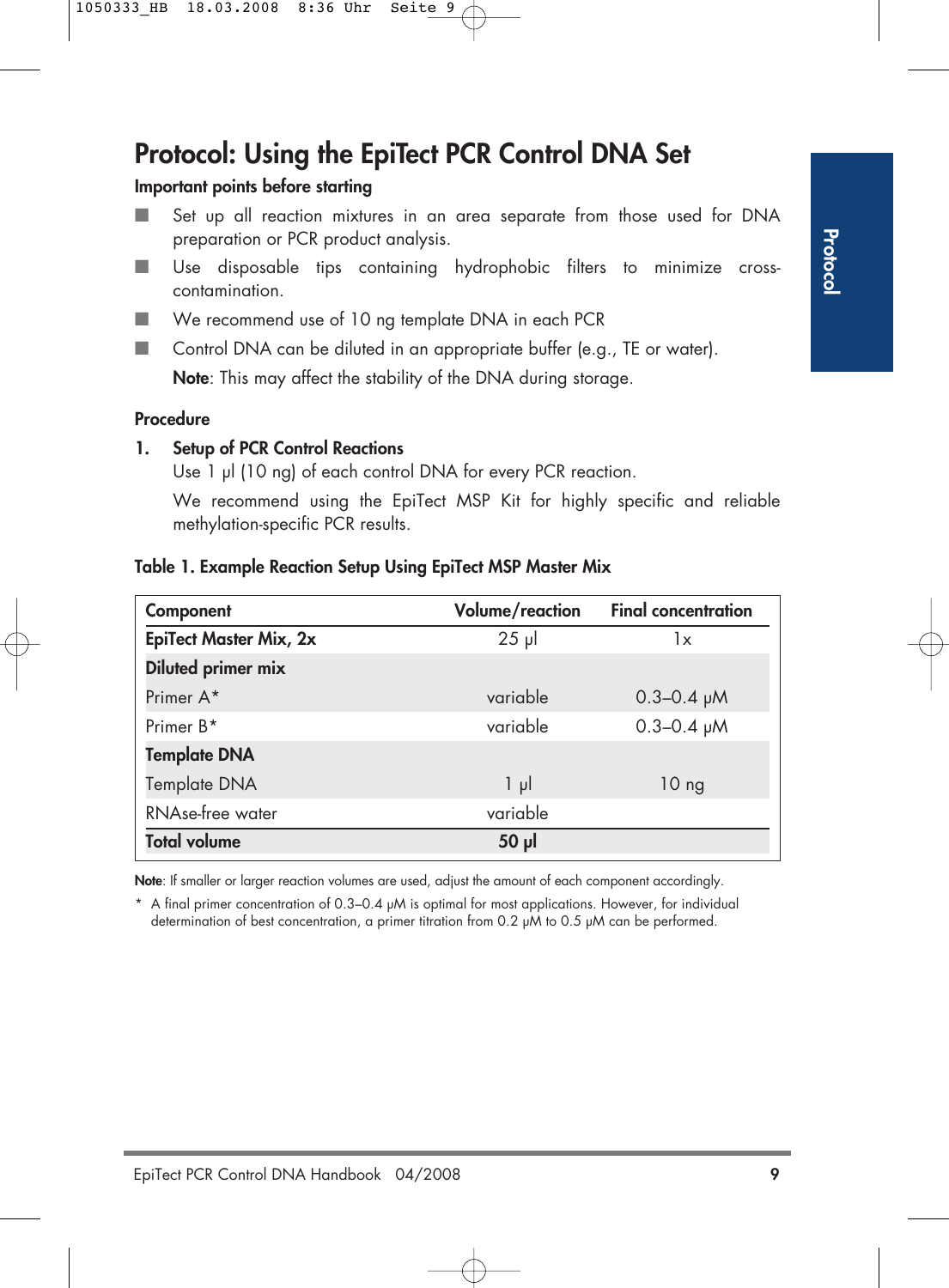|                          |                  |                | <b>Additional comments</b>                                                         |
|--------------------------|------------------|----------------|------------------------------------------------------------------------------------|
| Initial activation step: | $10$ min         | 95 $\degree$ C | The HotStarTag d-Tect<br>Polymerase is activated<br>by this heating step           |
| 3-Step cycling           |                  |                |                                                                                    |
| Denaturing:              | $1.5$ s          | $94^{\circ}$ C |                                                                                    |
| Annealing:               | 30 <sub>s</sub>  | $50-55$ °C     | Approximately 8°C below<br>$T_m$ of primers                                        |
| Extension:               | 30 <sub>s</sub>  | $72^{\circ}$ C | For PCR products longer<br>than 500 bp, use an<br>extension time of<br>60 s/500 bp |
| Number of cycles:        | $30 - 40$        |                |                                                                                    |
| <b>Final extension:</b>  | $10 \text{ min}$ | $72^{\circ}$ C |                                                                                    |

#### **Table 2. Cycling conditions for using EpiTect MSP Master Mix**

#### **Table 3. Reaction Setup Using EpiTect MethyLight PCR Kit**

| Component                         | Volume/reaction | <b>Final concentration</b>   |
|-----------------------------------|-----------------|------------------------------|
| EpiTect MethyLight Master Mix, 2x | $25$ µ          | 1x                           |
| Diluted primer mix                |                 |                              |
| Primer A*                         | variable        | $0.4 \mu M$                  |
| Primer B*                         | variable        | $0.4 \mu M$                  |
| Probe 1 (methylated)              | variable        | $0.2 \mu M$                  |
| Probe 2 (unmethylated)            | variable        | $0.2 \mu M$                  |
| <b>Template DNA</b>               |                 |                              |
| Template DNA                      | $1 \mu$         | 10 <sub>ng</sub>             |
| <b>RNase-free Water</b>           | variable        | $\qquad \qquad \blacksquare$ |
| <b>Total volume</b>               | 50 µl           |                              |

**Note**: If smaller or larger reaction volumes are used, adjust the amount of each component accordingly.

\* A final primer concentration of 0.4 µM is optimal for most applications. However, for individual determination of best concentration, a primer titration from 0.4  $\mu$ M to 0.6  $\mu$ M can be performed.

**Protocol**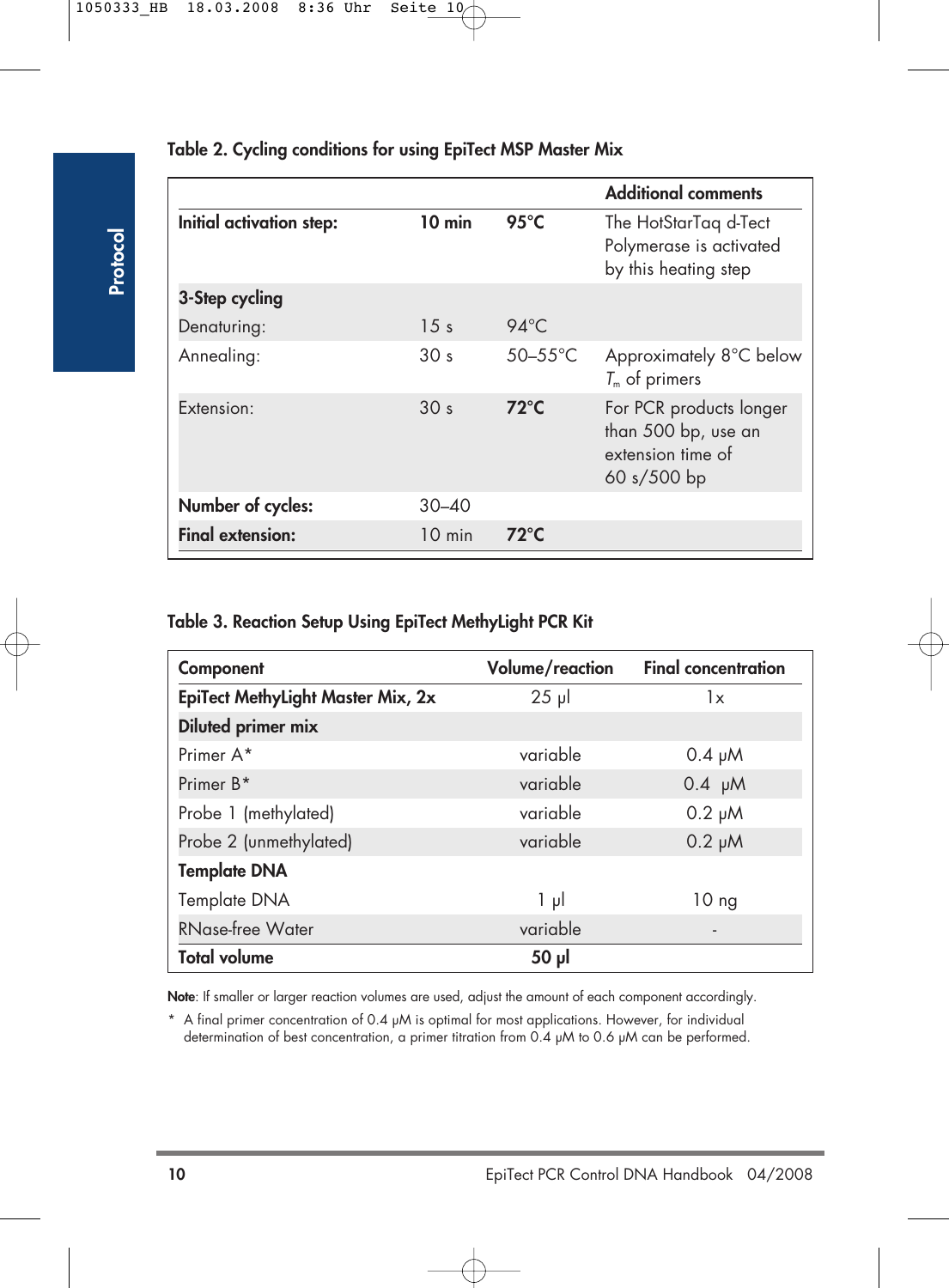| <b>Step</b>                        | Time            | <b>Temperature</b> | <b>Additional comments</b>                                                                 |
|------------------------------------|-----------------|--------------------|--------------------------------------------------------------------------------------------|
| <b>Initial PCR activation step</b> | 5 min           | $95^{\circ}$ C     | HotStarTaq Plus DNA Poly-<br>merase is activated by this<br>heating step                   |
| 2-step cycling:                    |                 |                    | <b>Important: Optimal</b><br>performance is only assured<br>using these cycling conditions |
| Denaturation                       | 15 <sub>s</sub> | $95^{\circ}$ C     |                                                                                            |
| Annealing/Extension                | 60 <sub>s</sub> | $60^{\circ}$ C     | Combined annealing/<br>extension step with<br>fluorescence data collection                 |
| Number of cycles                   | $40 - 4.5$      |                    | The number of cycles<br>depends on the amount of<br>template DNA                           |

**Table 4. Cycling conditions for methylation PCR analysis using TaqMan probes**

### **2. Check the specificity of primers and PCR conditions**

The expected results when using control DNA and particular primer pairs are shown in Table 5 below.

|  |  | <b>Table 5. Expected PCR Results</b> |  |  |
|--|--|--------------------------------------|--|--|
|--|--|--------------------------------------|--|--|

| Type of DNA                                                        | <b>Primer</b> for<br>unmethylated<br>target gene<br>PCR 1 | Primer for<br>unmethylated<br>target gene<br>(bisulfite<br>converted)<br>PCR <sub>2</sub> | <b>Primer</b> for<br>methylated<br>target gene<br>(bisulfite<br>converted)<br>PCR <sub>3</sub> |
|--------------------------------------------------------------------|-----------------------------------------------------------|-------------------------------------------------------------------------------------------|------------------------------------------------------------------------------------------------|
| Unmethylated control<br><b>DNA</b>                                 | <b>PCR</b> product                                        |                                                                                           | No PCR product No PCR product                                                                  |
| <b>Unmethylated control</b><br><b>DNA (bisulfite</b><br>converted) | No PCR product                                            | <b>PCR</b> product                                                                        | No PCR product                                                                                 |
| Methylated control<br><b>DNA (bisulfite</b><br>converted)          |                                                           | No PCR product No PCR product                                                             | <b>PCR</b> product                                                                             |
| No template control                                                |                                                           | No PCR product No PCR product No PCR product                                              |                                                                                                |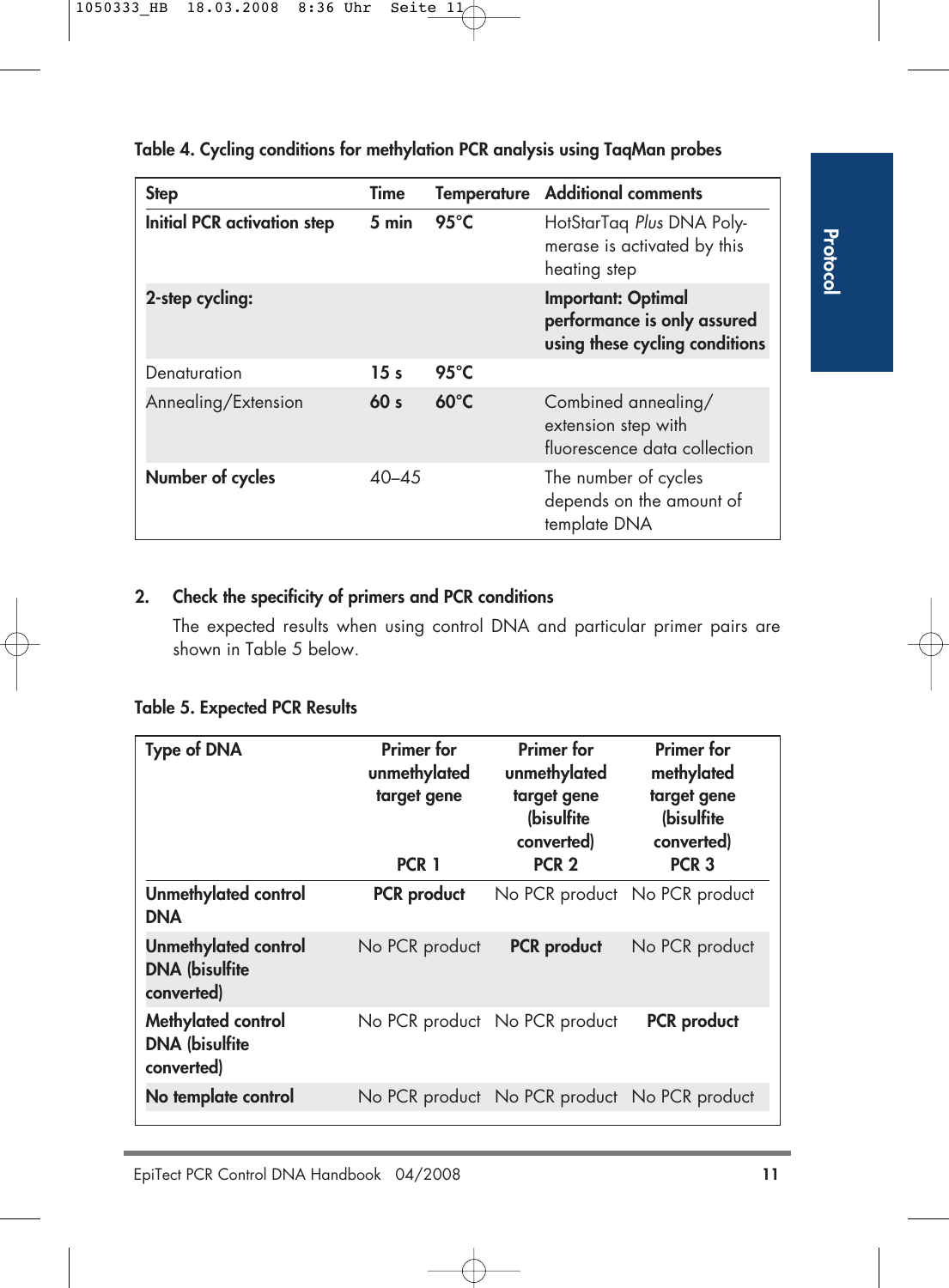#### **3. Check the sensitivity of primers and PCR conditions**

Depending on the method of detection, primers should be chosen so that the corresponding PCR products can be easily distinguished from one another, for example by size difference.

The sensitivity of the MSP assay can be assessed by using both primers specific for methylated DNA and primers specific for unmethylated DNA with different amounts of control DNA (Table 6). The control DNA should be diluted in TE where necessary.

|  |  |  |  |  | Table 6. Determining MSP sensitivity. |  |
|--|--|--|--|--|---------------------------------------|--|
|--|--|--|--|--|---------------------------------------|--|

| <b>Type of DNA</b>                                          |            | Amount of control DNA     |                 |                 |                 |                                             |            |                 |
|-------------------------------------------------------------|------------|---------------------------|-----------------|-----------------|-----------------|---------------------------------------------|------------|-----------------|
|                                                             | <b>PCR</b> | <b>PCR</b><br>$\mathbf 2$ | <b>PCR</b><br>3 | <b>PCR</b><br>4 | <b>PCR</b><br>5 | <b>PCR</b><br>6                             | <b>PCR</b> | <b>PCR</b><br>8 |
| <b>Unmethylated</b><br>control DNA<br>(bisulfite converted) |            |                           |                 |                 |                 | 10 ng 9.9 ng 9 ng 5 ng 1 ng 0.1 ng 0 ng     |            | 0 <sub>ng</sub> |
| <b>Methylated</b><br>control DNA<br>(bisulfite converted)   |            |                           |                 |                 |                 | Ong 0.1 ng 1 ng 5 ng 9 ng 9.9 ng 10 ng 0 ng |            |                 |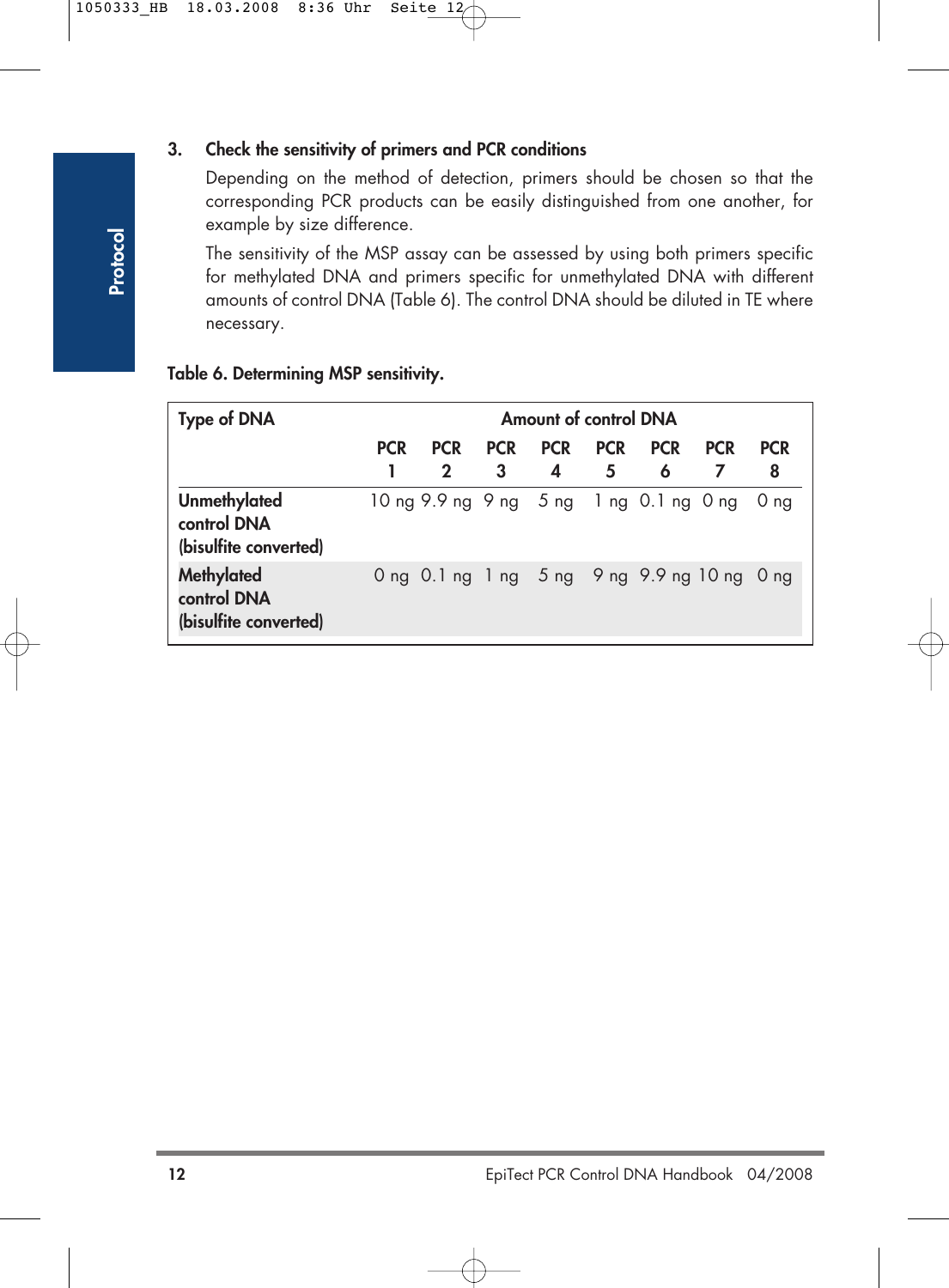### **Troubleshooting Guide**

This troubleshooting guide may be helpful in solving any problems that may arise. For more information, see also the Frequently Asked Questions page at our Technical Support Center: www.qiagen.com/FAQ/FAQList.aspx . The scientists in QIAGEN Technical Services are always happy to answer any questions you may have about either the information and protocols in this handbook or sample and assay technologies (for contact information, see back cover or visit www.qiagen.com ).

#### **Comments and suggestions**

|    | no product                                     |                                                                                                                                                                                                                               |
|----|------------------------------------------------|-------------------------------------------------------------------------------------------------------------------------------------------------------------------------------------------------------------------------------|
| a) | Pipetting error or missing<br>reagent          | Repeat the PCR. Check the concentrations and<br>storage conditions of reagents, including primers.                                                                                                                            |
| b) | Primer concentration not<br>optimal or primers | Repeat the PCR with different primer concentrations<br>from $0.2-0.5$ $\mu$ M of each primer (in 0.1 $\mu$ M steps).                                                                                                          |
|    | degraded                                       | In particular, when performing highly sensitive PCR,<br>check for possible degradation of the primers on a<br>denaturing polyacrylamide gel*.                                                                                 |
| c) | Problems with starting<br>template             | Check the concentration, storage conditions, and<br>quality of the starting template. If necessary, make<br>new serial dilutions of template nucleic acid from<br>stock solutions. Repeat the PCR using the new<br>dilutions. |
| d) | no product                                     | Please see Table 5, page 11: Expected PCR Results.                                                                                                                                                                            |

\* When working with chemicals, always wear a suitable lab coat, disposable gloves, and protective goggles. For more information, please consult the appropriate material safety data sheets (MSDSs) available from the product supplier.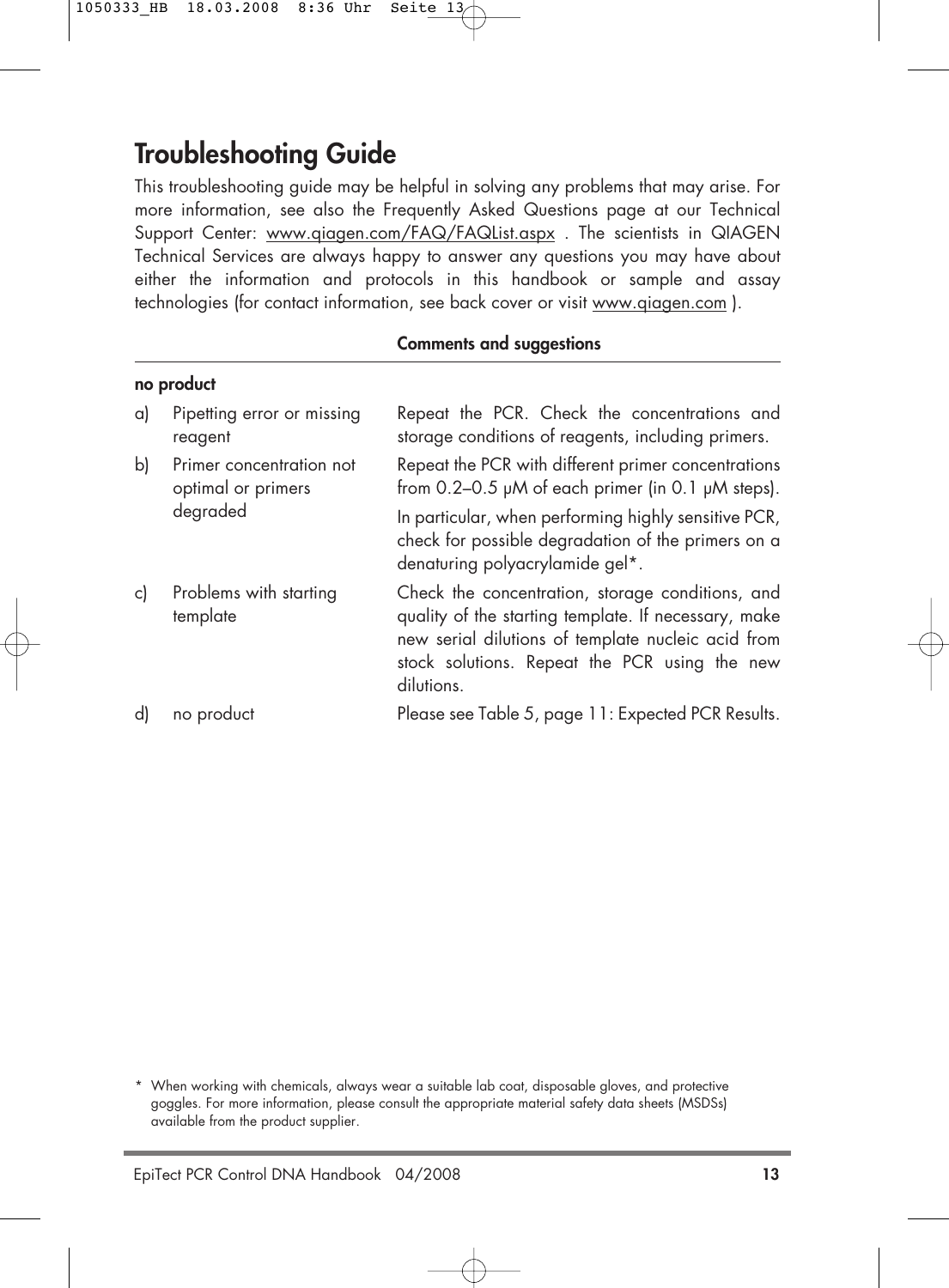### **Appendix A: Specificity and Reliability**

To confirm PCR specificity and reliability when using the EpiTect PCR Control DNA set, a 4-plex PCR was performed.

The QIAGEN Multiplex PCR Kit was used according to the protocol in the handbook. Four primer pairs were used in parallel on 5 ng of each control DNA (Figure 1):

- Primer pair 1: SYR detection of genomic DNA that has not been bisulfite treated (expected fragment size: 76 bp)
- Primer pair 2: BActin detection of bisulfite converted genomic DNA (expected fragment size: 536 bp)
- Primer pair 3: VHL detection of unmethylated and bisulfite treated genomic DNA (expected fragment size: 165 bp)
- Primer pair 4: CDH3 detection of methylated and bisulfite treated genomic DNA (expected fragment size: 101 bp)



**Figure 1. Specificity and reliability results.** 10 µl each PCR reaction (described above) was run on a 2% agarose gel. **1**: methylated, bisulfite converted DNA; **2**: unmethylated, bisulfite converted DNA; **3**: genomic DNA (not bisulfite converted); **4**: no template control; **5**: Mixture of all DNA from lanes 1, 2, and 3. **M**: GelPilot 50 bp Ladder.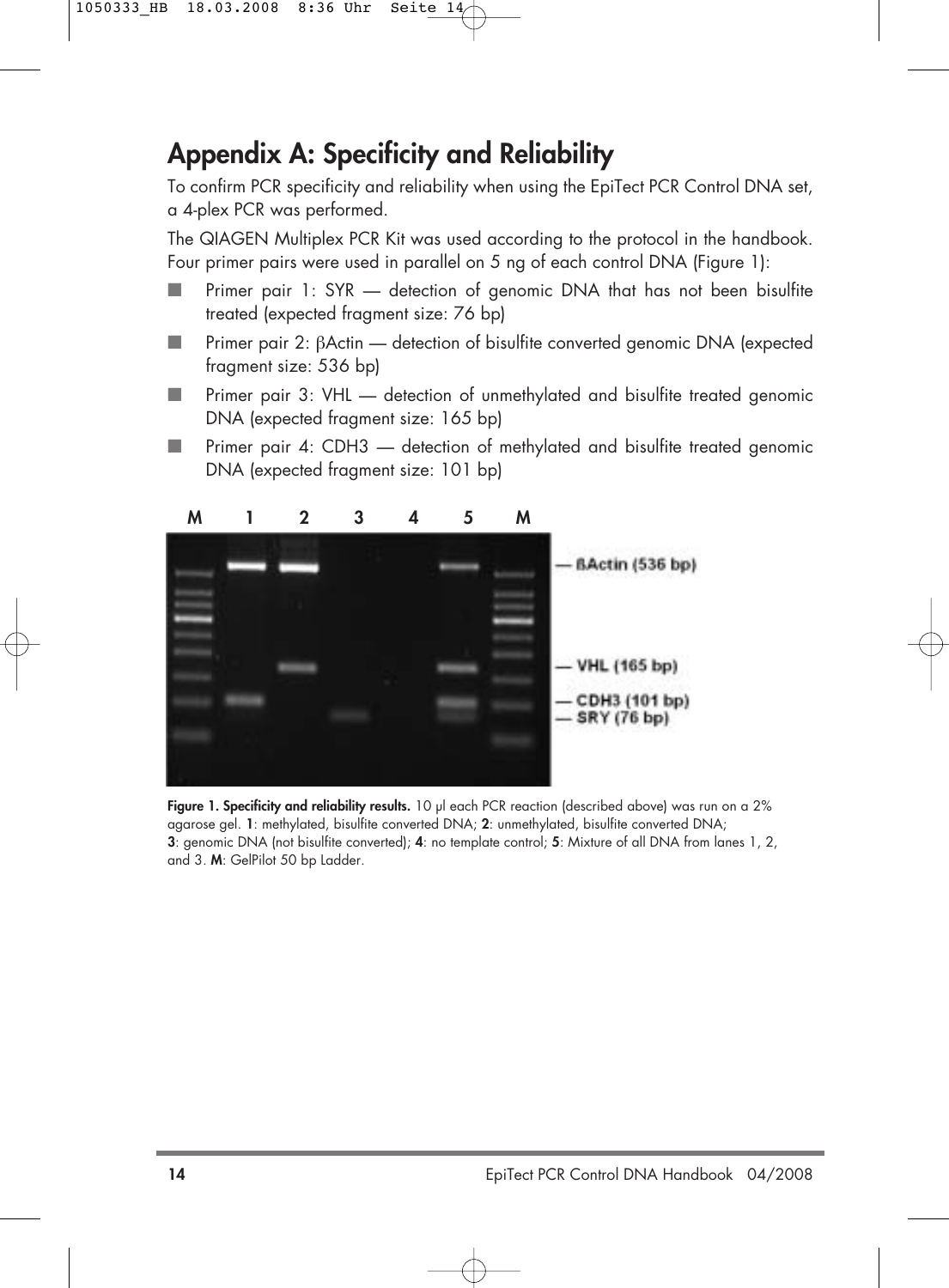# **Ordering Information**

| Product                                                                                                   | <b>Contents</b>                                                                                     | Cat. no. |
|-----------------------------------------------------------------------------------------------------------|-----------------------------------------------------------------------------------------------------|----------|
| <b>Related products</b>                                                                                   |                                                                                                     |          |
| EpiTect Bisulfite Kits - for complete bisulfite conversion<br>and cleanup of DNA for methylation analysis |                                                                                                     |          |
| EpiTect Bisulfite Kit (48)                                                                                | 48 EpiTect Bisulfite Spin Columns,<br>Reaction Mix, DNA Protect Buffer,<br>Carrier RNA, Buffers     | 59104    |
| EpiTect 96 Bisulfite Kit (2)                                                                              | 2x EpiTect Bisulfite 96-well Plates,<br>Reaction Mix, DNA Protect Buffer,<br>Carrier RNA, Buffers   | 59110    |
| EpiTect Control DNA - for evaluation of PCR primers used<br>for methylation analysis                      |                                                                                                     |          |
| EpiTect Control DNA,<br>methylated (100)                                                                  | Methylated and bisulfite converted<br>human control DNA for 100 control<br><b>PCR<sub>s</sub></b>   | 59655    |
| EpiTect Control DNA,<br>unmethylated (100)                                                                | Unmethylated and bisulfite converted<br>human control DNA for 100 control<br><b>PCR<sub>s</sub></b> | 59665    |
| EpiTect Control DNA (1000)                                                                                | Unmethylated human control DNA<br>for 1000 control PCRs                                             | 59568    |
| EpiTect MSP Kit - for highly accurate methylation-specific.<br><b>PCR</b> without optimization            |                                                                                                     |          |
| EpiTect MSP Kit (25)                                                                                      | EpiTect MSP Master Mix<br>for $25 \times 50$ µl reactions                                           | 59303    |
| EpiTect MSP Kit (100)                                                                                     | EpiTect MSP Master Mix<br>for $100 \times 50$ µl reactions                                          | 59305    |
| EpiTect MSP Kit (400)                                                                                     | EpiTect MSP Master Mix<br>for $400 \times 50$ µl reactions                                          | 59307    |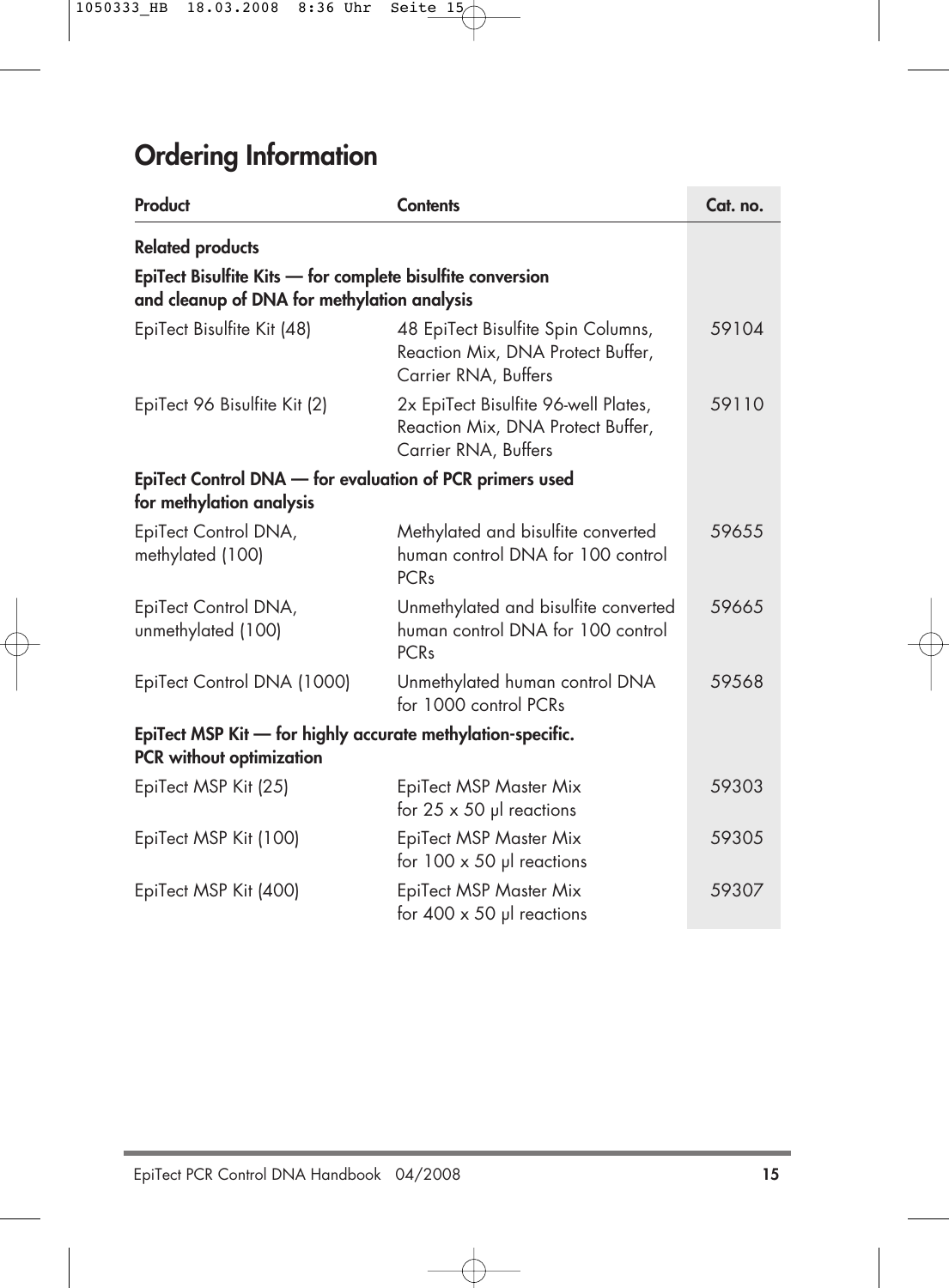### **Ordering Information**

| Product                                                                            | <b>Contents</b>                                                                                                                          | Cat. no. |
|------------------------------------------------------------------------------------|------------------------------------------------------------------------------------------------------------------------------------------|----------|
| EpiTect Whole Bisulfitome Kit - for amplification of bisulfite<br>converted DNA    |                                                                                                                                          |          |
| EpiTect Whole Bisulfitome<br>Kit (25)                                              | REPLI-g Midi DNA Polymerase,<br>EpiTect WBA Reaction Buffer,<br>nuclease-free water for 25 whole<br>bisulfitome amplification reactions  | 59203    |
| EpiTect Whole Bisulfitome<br>Kit (100)                                             | REPLI-g Midi DNA Polymerase,<br>EpiTect WBA Reaction Buffer,<br>nuclease-free water for 100 whole<br>bisulfitome amplification reactions | 59205    |
| EpiTect MethyLight PCR Kit - for real-time quantification<br>of methylation status |                                                                                                                                          |          |
| EpiTect MethyLight PCR<br>Kit (200)                                                | Master Mix for methylation-specific<br>real-time PCR analysis, 200 x 50 µl<br>reactions                                                  | 59436    |
| EpiTect MethyLight PCR<br>Kit (1000)                                               | Master Mix for methylation-specific<br>real-time PCR analysis, 1000 x 50 µl<br>reactions                                                 | 59438    |
| EpiTect MethyLight PCR<br>+ ROX Vial Kit (200)                                     | Master Mix without ROX for<br>methylation-specific real-time PCR<br>analysis, $200 \times 50$ µl reactions                               | 59496    |
| EpiTect MethyLight PCR<br>+ ROX Vial Kit (1000)                                    | Master Mix without ROX for<br>methylation-specific real-time PCR<br>analysis, $1000 \times 50$ pl reactions                              | 59498    |

All Kits are intended for research use. No claim or representation is intended to provide information for the diagnosis, prevention, or treatment of a disease.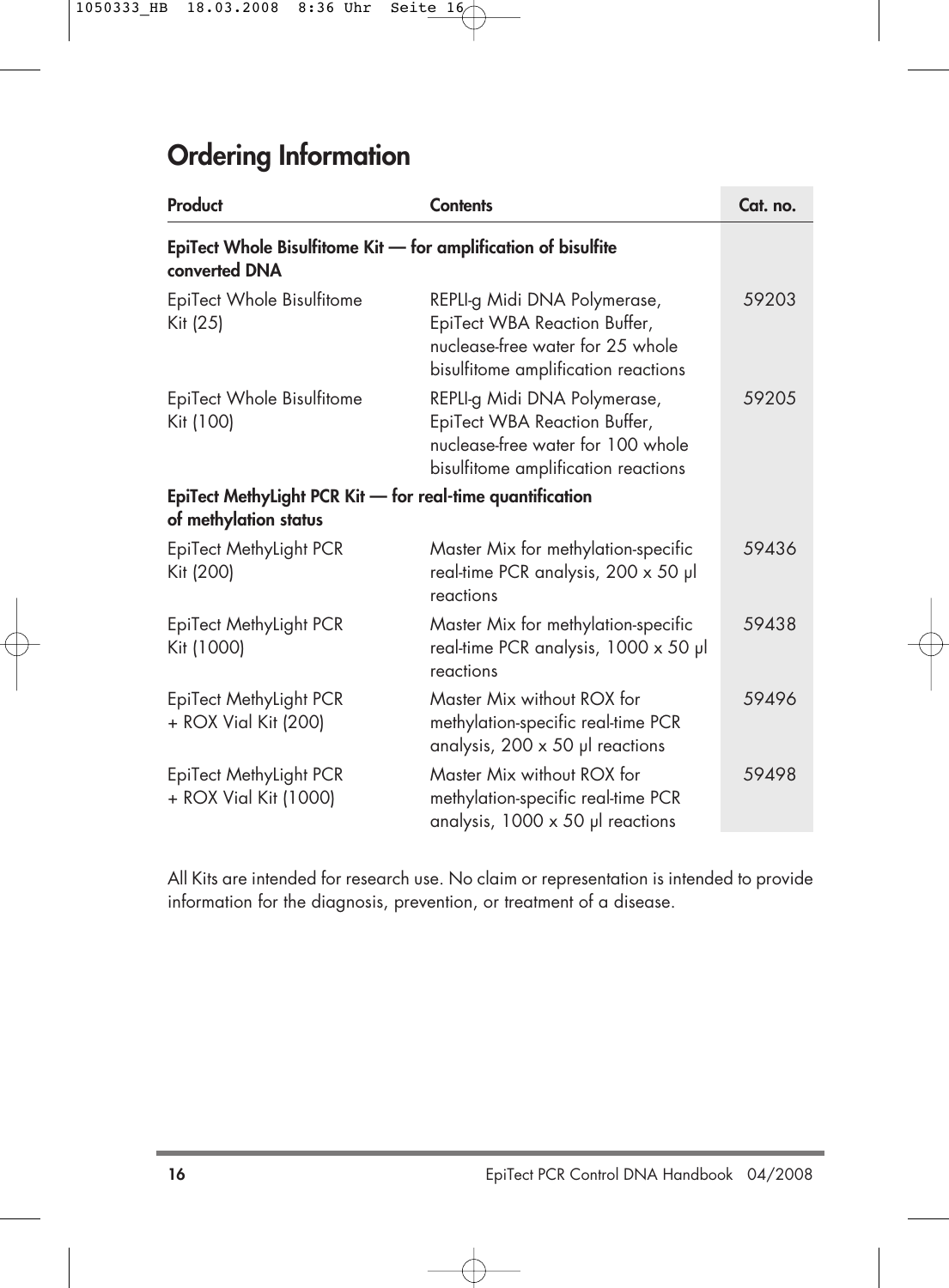**Notes**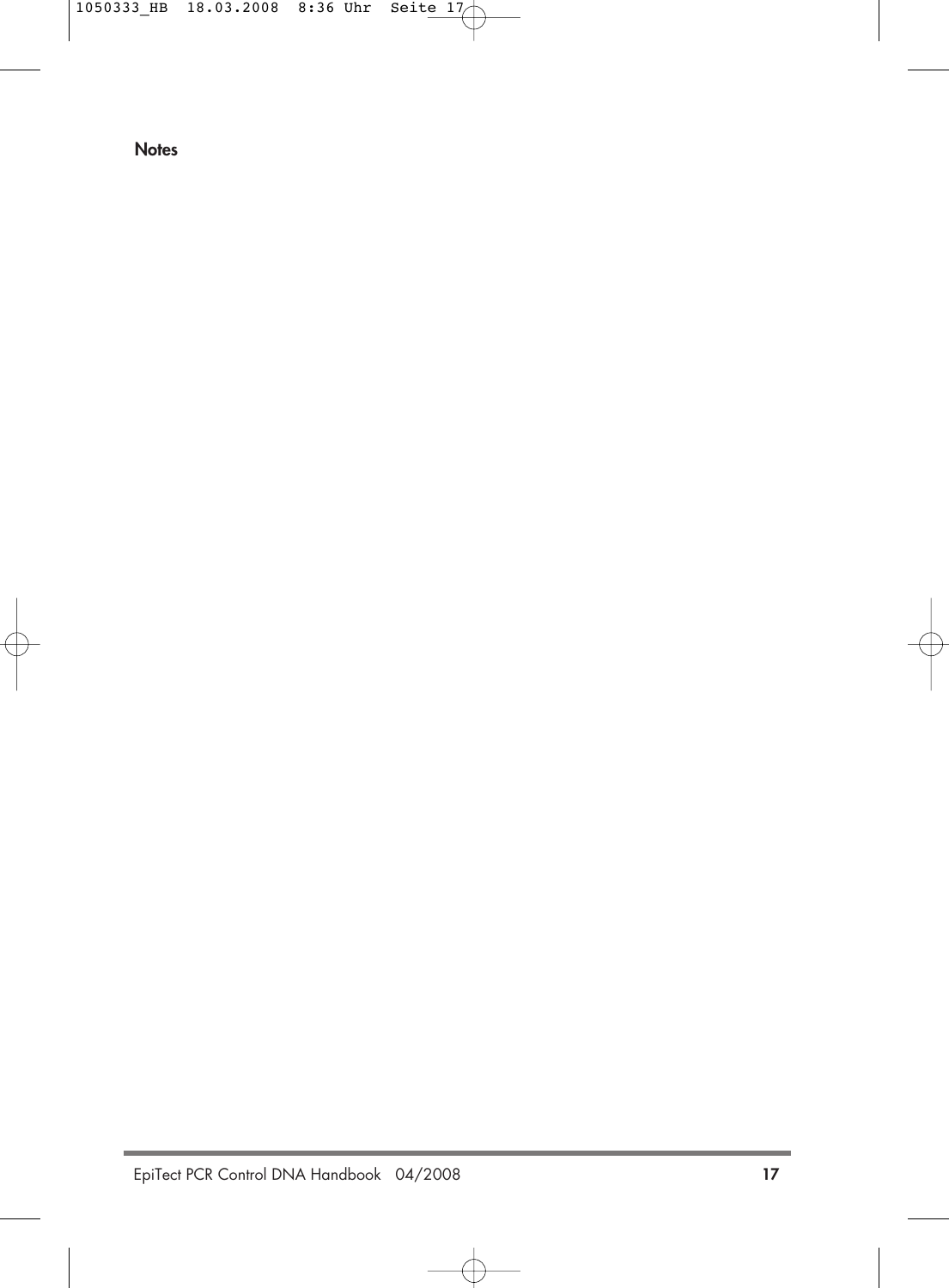**Notes**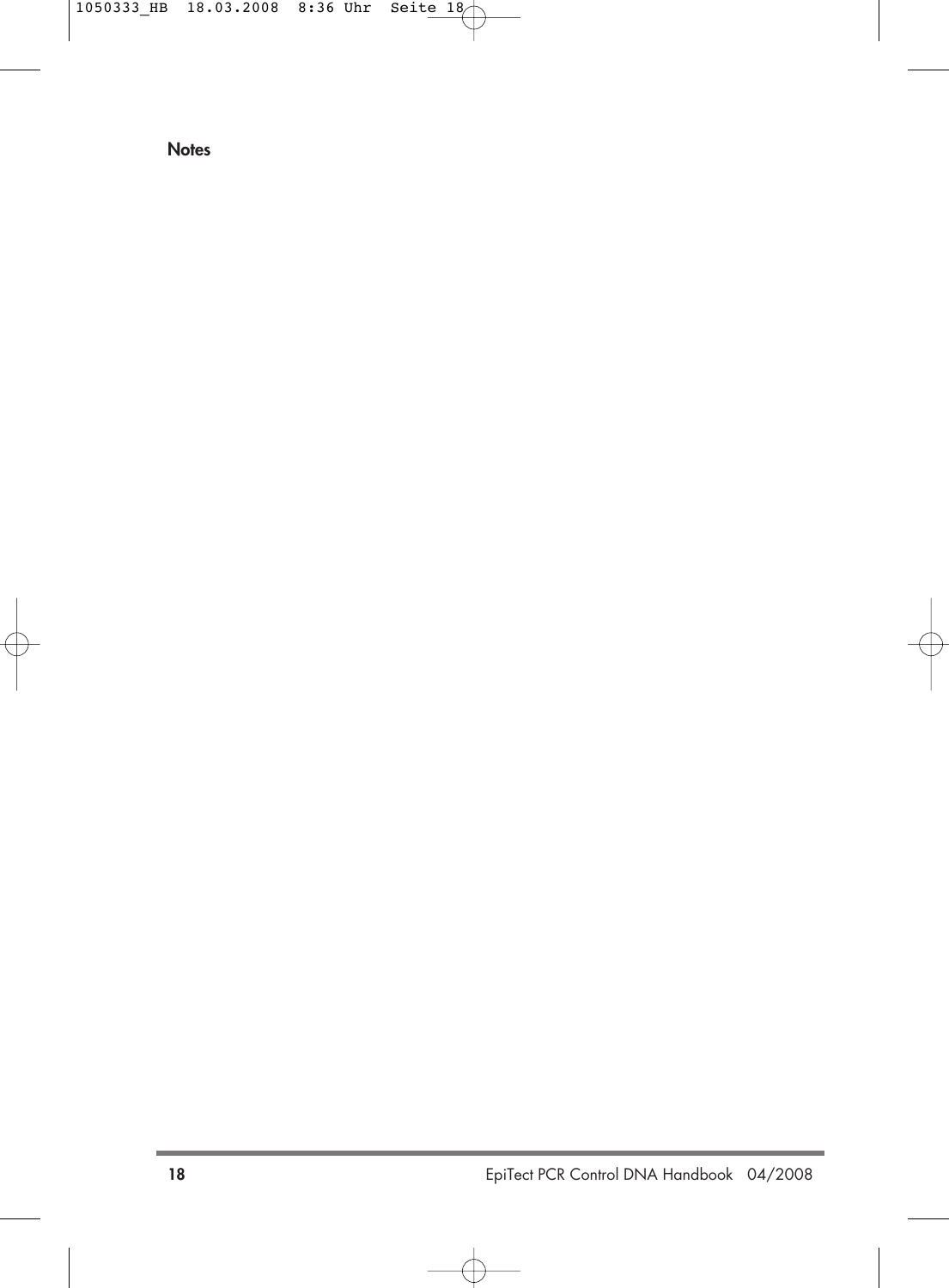Trademarks: QIAGEN®, QIAamp®, EpiTect®, HotStarTaq®, REPLI-g® (QIAGEN Group).

Registered names, trademarks, etc. used in this document even when not specifically marked as such, are not to be considered unprotected by law.

#### **Limited License Agreement**

Use of this product signifies the agreement of any purchaser or user of the EpiTect PCR Control DNA Set to the following terms:

- 1. The EpiTect PCR Control DNA Set may be used solely in accordance with the EpiTect PCR Control DNA Handbook and for use with components contained in the Kit only. QIAGEN grants no license under any of its intellectual property to use or incorporate the enclosed components of this Kit with any components not included within this Kit except as described in the EpiTect PCR Control DNA Handbook and additional protocols available at www.qiagen.com .
- 2. Other than expressly stated licenses, QIAGEN makes no warranty that this Kit and/or its use(s) do not infringe the rights of third-parties.
- 3. This Kit and its components are licensed for one-time use and may not be reused, refurbished, or resold.
- 4. QIAGEN specifically disclaims any other licenses, expressed or implied other than those expressly stated.
- 5. The purchaser and user of the Kit agree not to take or permit anyone else to take any steps that could lead to or facilitate any acts prohibited above. QIAGEN may enforce the prohibitions of this Limited License Agreement in any Court, and shall recover all its investigative and Court costs, including attorney fees, in any action to enforce this Limited License Agreement or any of its intellectual property rights relating to the Kit and/or its components.

For updated license terms, see www.qiagen.com .

© 2008 QIAGEN, all rights reserved.